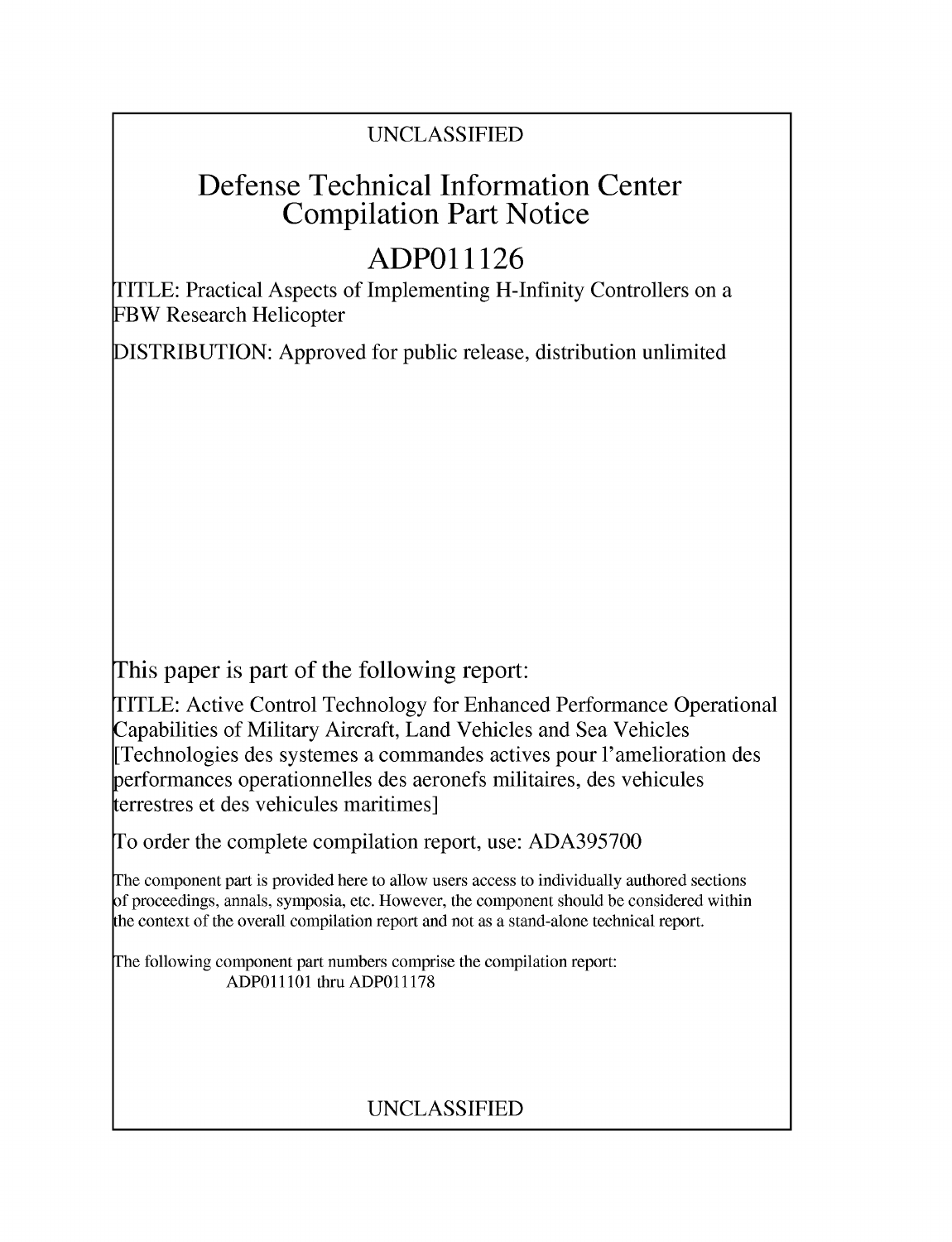## Practical Aspects of Implementing H-Infinity Controllers on a FBW Research Helicopter

**M.C.** TURNER

Department of Engineering Flight Research Laboratory

two H-infinity controllers, recently flight-tested on the in the opportunity to test H. controllers in flight using<br>NRC's modified Bell 205 helicopter. This paper presents NRC's Bell 205 experimental fly-by-wire helicopter. Lessons NRC's modified Bell *205* helicopter. This paper presents learned from the implementation and testing are described. analysis of data from that work, and a comparison between<br>Both designs work besed on low order methomotical models two designs, which were tested in August 1997 an Both designs were based on low-order mathematical models and H-infinity optimization. The first controller successfully and H-infinity and H-infinity optimization. The first controller successfully and H-infinity optimization. The first controller successfully **Postlethwaite** *e* engaged first time, and is believed to be the first H-infinity Postlethwaite respectively. controller flight-tested on a rotorcraft. It was subsequently evaluated at hover and low/moderate speed by a test-pilot, and found to achieve level 2 Cooper Harper Handling Qualities on a number of tasks. The controller was redesigned using a different mathematical model and a different H-infinity cost-function. The result was a significant reduction in cross-couplings, better (though still Level 2) handling qualities ratings of 4-5, Level 1 pitch and roll bandwidths. This paper presents an analysis of data from these flights. The flight testing provided a number of important practical lessons that could be useful to anyone attempting to implement and test modern controllers in flight. The gap between robustness of the design method and Figure **1:** Bell **205** Airborne Simulator accuracy of the flight mechanic model is one of the most critical issues in high bandwidth control. Improved aircraft models translate directly into better controller performance. BELL 205 AIRBORNE SIMULATOR Validation of the aircraft model against open loop helicopter The Bell 205 is a multi-role utility and transport helicopter. flight test data has shown that both the models used were NRC's Bell 205 airborne simulator (Figure 1) is an deficient in a variety of ways. Software implementation extensively modified version of the Bell 205A-1: see Sattler, should be kept as simple as possible; a discussion of the (1984). Amongst the modifications, the standard Bell 205 methods used for this project is given. The use of an on-<br>stabilizer bar has been removed to enhance the control board aircraft model greatly assisted in trouble-shooting the response of the teetering rotor. The aircraft serves as a flycode for errors before flying. Use of automated code by-wire variable stability platform for in-flight simulation of generation greatly reduces transfer errors from the Matlab other aircraft, and investigation of control systems and new design environment. To assess new control laws fully, an cockpit technologies. It is configured to have a Safety Pilot

and still quite poorly understood phenomena. This makes mechanically controlled. During normal flight, these accurate modelling hard, and designing new and better accurate modelling hard, and designing new and better actuators are mechanically controlled and behave just as the controllers challenging. There is, furthermore, a need for controllers challenging. There is, furthermore, a need for original actuators. During FBW flight, they are electrically<br>better helicopter control systems: for example, to meet new controlled by the EP, but can be mechanica and demanding specifications like ADS-33 (1989) that will the SP supplies a force that exceeds a pre-set control

of Postlethwaite and his co-workers Tombs and Yue in the experimental controller. The role of the SP is to monitor the mid-late 1980's: see Tombs (1987): Yue Postlethwaite and aircraft actuator control activity fed back to mid-late 1980's: see Tombs (1987); Yue, Postlethwaite and aircraft actuator control activity fed back to the SP cyclic and Pastlethwaite (1990). The commanded by the experimental controller. If this control Padfield (1989); Yue and Postlethwaite (1990). The Westland Lynx was also the focus of a more recent study: activity is oscillatory, divergent or otherwise overly active, see Walker & Postlethwaite (1990). (1996) This all he will disengage the FBW system and take control o see Walker & Postlethwaite (1990), (1996). This all he will disengage the FBW system and take control of the suggested that H, design methods offered considerable aircraft. The aircraft has equipment for measuring and suggested that H. design methods offered considerable aircraft. The aircraft has equipment for measuring and<br>promise in heliconter control but the limitations of ground-<br>recording many variables, including: 3-axis attitude promise in helicopter control, but the limitations of groundbased simulation were recognized, and it was concluded by rates, accelerations, velocities, static and dynamic pressure,<br>Walker & Postlethwaite (1996) that appropriately validated air temperature, angle-of-attack, side-sli Walker & Postlethwaite (1996) that appropriately validated air temperature, angle-<br>mathematical models containing higher order dynamics and actuator positions. mathematical models containing higher order dynamics would be important if similar (Level 1) results were to be replicated in flight,

### **D.J. WALKER A.W. GUBBELS**

University of Leicester National Research Council of Canada, Bldg U-61 Leicester LE1 7RH, UK Ottawa, Ontario K1A 0R6

**ABSTRACT**<br>This paper presents a summary of the design and testing of the National Research Council (NRC) of Canada has resulted This paper presents a summary of the design and testing of the National Research Council (NRC) of Canada has resulted<br>two Highling controllers recently flight tested on the proportunity to test H, controllers in flight usi



experienced test pilot is essential. (SP) flying from the left-hand seat and an Evaluation Pilot **INTRODUCTION** (EP) flying from the right-hand seat. The original actuators have been replaced with specially built dual-mode electro-<br>Helicopter flight dynamics are governed by many complex hydraulic actuators that can be either electrically or be applied in future procurements, civil as well as military.<br>
breakout force, During the H. controller tests, both EP and Interest in H. control of helicopters dates back to the work SP were test-pilots. The EP's role was to evaluate the of Postlethwaite and his co-workers Tombs and Yue in the experimental controller. The role of the SP is to

*Paper presented at the RTO A VT Svmposium on "Active Control Technology for Enhanced Performance Operational Capabilities of Military Aircrqft, Land Vehicles and Sea Vehicles held in Braunschweig, Germany, 8-11 May 2000, and published in RTO MP-051.*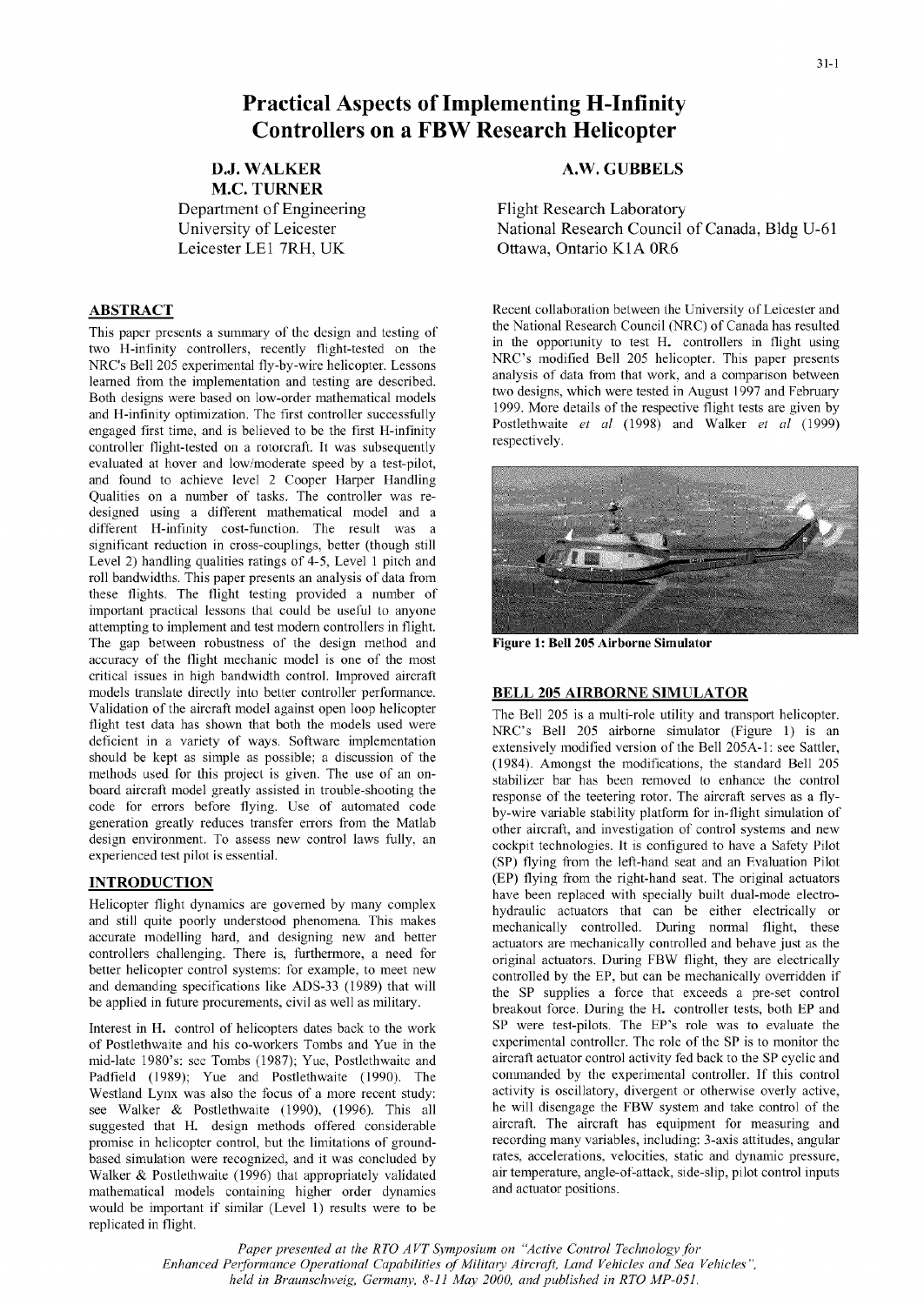Two different mathematical models were used to design the controllers. These are now described.

controller (henceforth referred to as Controller I) was a 10 which to close that loop. knot, six-state stability and control derivative model from a NASA contractor report by Heffley *et al* (1979). The six states are the three angular velocity components of the CONTROLLER **I:** MULTIVARIABLE LOOP fuselage **(p,** q, r) and three translational velocity components **SHAPING** of its mass centre  $(u_B, v_B, w_B)$ . This model was augmented The first design followed in precisely the same manner as the with pitch and roll attitudes  $(\theta$  and  $\phi)$  to enable an Attitude Lynx design of Walker and Postlethwaite (1996). It was Command/Attitude Hold (ACAH) response to be designed.<br>The dynamic assessment of a testating actor is comptimed. The dynamic response of a teetering rotor is sometimes based on the two degree-of-freedom  $H_{\infty}$  optimization<br>proposed by Hoyle *et al* (1991). The main steps in the design represented by a transport delay, so the nominal model was<br>cascaded with first-order Padé approximants in each of the process are: (i) selection of a low-order step response model cascaded with rise-order I ade approximation in each of the<br>three control channels. This doubled as a simple actuator<br>model. The Padé approximation time constants were chosen<br>to reflect the effective combined actuator and constants: i.e. about 0.156 sec in pitch and roll and 0.187 sec  $\{x, w\}$  to  $\{u, v, z\}$  (see Figure 2); (iv) incorporation of filters in yaw actuators. The first controller design was based on the

salient rigid body modes reasonably well, but the omission of loop to approximate the SRM, by reducing the  $H<sub>es</sub>$  norm of rotor dynamics limits the achievable bandwidth. the difference between the two. Furthermore, the stability derivatives given by Heffley et *at* relate to a standard model 205 with a stabilizer bar. The bar has been removed from the NRC Bell 205 on which the flight tests were conducted.

DERA Helisim Model (Padfield, 1981.) The Helisim generic helicopter non-linear model has been used for over ten years in its various Lynx configurations as the basis for the design and simulation of H. and other novel controllers. After Controller I had been tested, DERA re-configured the Helisim model to represent the NRC Bell 205; see Strange **&** Howitt, (1997). DERA also undertook a validation exercise Figure 2: Two DoF Structure: Controller **I** on the Helisim 205 model, using flight test data firom NRC's The design is based around a normalized coprime factor Airborne Simulator. Comparison was also made with the description of the augmented nominal aircraft model. [N M] NASA linear model (case 126) from Heffley *et.* **a/.** (1979). denotes a left coprime factorization of the nominal Although the control law design work was conducted at  $\frac{1}{\text{augmented}}$  augmented aircraft transfer function matrix  $G(s)$ . This means hover/low-speed, the model validation was performed at  $60$  that  $G = M^{-1}N$ , in which N and M are stable and there is no knots because at the time of model development no high that  $G = M - N$ , in which N and M are stable and there is no<br>quality open-loop flight test data were available for the hover<br>cancellation of any unstable dynamics betwee quality open-loop flight test data were available for the hover condition. The validation exercise indicated:

- dynamics, the model captures the basic rigid body
- incorporating coning and flapping dynamics, an inflow ratios and natural frequencies are given in Table 1. correction factor, and tail fin blockage and tail rotor blade root cut-out effects.
- Significant model uncertainty still exists and the model can only be considered to be of low/medium fidelity.
- The Helisim 205 model generally gives a better correlation than does the NASA model with flight data from NRC's Bell 205. Table **1:** Step Response Model Parameters

A nineteen-state 20-knot linearization from the Helisim Loop Shaping The nominal aircraft model was pre- and

Command/Attitude Hold response type in pitch and roll, and a rate command in yaw. Both used five measurements: pitch

AIRCRAFT **MODELS** and roll attitudes and rates and yaw rate, and had full cyclic and tail-rotor collective. Main rotor collective was left open loop, partly because the available instrumentation NASA Model The linear model used to design the first provided no suitable heave-axis velocity measurement with

into K(s). Note that while only three outputs were actually resulting model.<br>
eontrolled, measurements of a further two (the rates q and p) Using a low-order rigid-body model for control law design were also fed back into the controller, to enhance stability.<br>
has potential drawbacks. The NASA model captures the H<sub>n</sub> optimization produces a controller that for  $H_\infty$  optimization produces a controller that forces the closed





The factorization is said to be *normalized* if, in addition, [N Using a quasi-steady approximation to the rotor M is all-pass. Further relevant information is given by McFarlane and Glover (1990).

 $\frac{1}{2}$  behaviour reasonable well, at least on-axis.<br>Behaviour reasonable well, at least on-axis.<br>and with damping ratio  $\zeta$  and undamped natural frequency Fidelity of the model can be further enhanced by  $\omega_0$  was used in each of the three controlled axes. Damping

|                                          | Roll | Pitch | Yaw  |
|------------------------------------------|------|-------|------|
| Damping ratio $(\zeta)$                  | 0.9  | 0.9   | 0.7  |
| Nat.<br>$(\omega_0)$<br>Freq.<br>(rad/s) | 3.6  | 1.2   | 11.0 |

model was the basis for the second design (Controller II) post-multiplied by filters  $W_1(s)$  and  $W_2$  to produce a singular discussed here. value loop-gain consistent broadly with frequency-domain **CONTROLLER DESIGN performance and robustness requirements:** high d.c. gain for steady-state disturbance rejection and tracking; low gain at Both controllers were designed to give an Attitude high frequencies for robustness, noise attenuation etc.; slope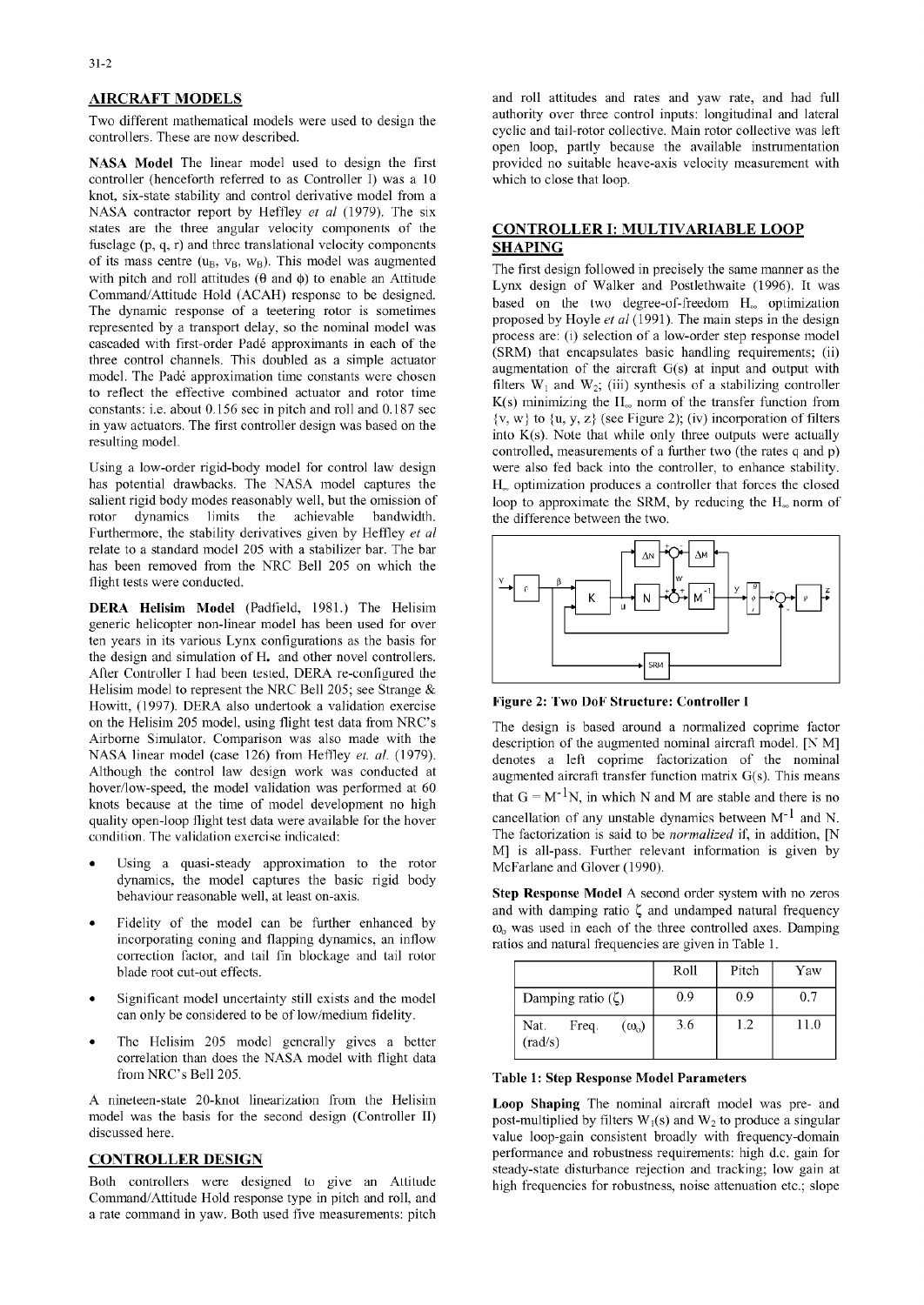not less than minus 40 dB/decade at gain cross-over for converted to discrete-time equivalents and implemented in stability. The filters chosen were: state-space form at a fixed sample-rate of 64 Hz on the

$$
W_1 = diag\left(\frac{s+2}{s}, \frac{s+2}{s}, \frac{s+2}{s}\right)
$$
  
 $W_2 = diag(1, 1, 1, 0.5, 0.5)$ 

To set the 0 dB crossover and to help decouple the aircraft in **d -q V**  the mid frequency range, alignment was performed at  $\omega = 4$  **b**  $\star$  **b**  $\star$  **c**  $\star$  **b**  $\star$  **c**  $\star$  **c**  $\star$  **c**  $\star$  **c**  $\star$  **c**  $\star$  **c**  $\star$  **c**  $\star$  **c**  $\star$  **c**  $\star$  **c**  $\star$  **c**  $\star$  **c**  $\star$  **c**  $\star$  **c**  $\star$ rad/s. AIRCRAFT **AIRCRAFT** 

**Design Optimization** The controller K achieving the desired  $\phi_{\text{dem} + \alpha}$   $\phi_{\text{dem} + \alpha}$ **Design Optimization** The controller K achieving the desired<br>
performance in the face of the assumed model error is  $\rho_{\text{dem}} + \rho_{\text{Rem}} + \rho_{\text{Rem}} + \rho_{\text{Rem}} + \rho_{\text{Rem}}$ obtained by minimizing the H. norm of the closed loop  $\begin{array}{c|c|c|c|c|c|c|c|c} \hline \end{array}$ **Rules**  $\begin{array}{c|c|c|c} \hline \end{array}$ **K**lat  $\begin{array}{c|c|c|c} \hline \end{array}$ transfer function T from  $\{v, w\}$  to  $\{u, v, z\}$  subject to internal stability: see Figure 2. This has the effect of simultaneously reducing the energy in u, y, and z due to commands (v) and model error (w). The parameter  $\rho$  allows **Figure 3: Decoupled Structure of Controller II** model-following to be balanced against robust stabilization; setting  $p=0$  one reverts to the pure robust stabilization problem of McFarlane and Glover (1990).  $\rho = 1.9$  gave a **Design Optimization** A weighted mixed-sensitivity, or

Stabilizing controllers minimizing the appropriate  $H_\infty$  norm that: can be found using standard algorithms for  $H<sub>\infty</sub>$  optimization. Alternatively, as was the case here, an observer-based controller satisfying the above H<sub>∞</sub> optimization criterion can be found directly from formulae given by Walker (1996). This structure was exploited in the C-code implementation of The above cost function leads to a stabilizing controller that<br>the controller for real-time implementation. Euler numerical<br>integration was used to integrate all the dynamic subsystems  $W_1$ . Also included in the command path were a dead-band

eliminating from the control-law design terms representing cross-couplings. The resulting Controller II consisted of two After some iteration, the filters chosen were: independent sub-controllers for longitudinal and lateral dynamics respectively, each based on an appropriate decoupled model.

Longitudinal and Lateral Models The Helisim 205 model was linearized about a twenty knot flight condition to yield a nineteen-state linearization: nine rigid body, six rotor dynamic, and four actuator states. Based on the premise that Helisim's rotor representation was reliable at predicting steady-state rotor forces but less reliable in terms of its transient predictions, the six model states corresponding to rotor flap and coning were residualized: i.e. assumed to reach their steady-state values instantaneously. The resulting Control Weight: longitudinal cyclic:  $W_2 = \frac{2s + 0.002}{s + 5}$  model was partitioned into longitudinal ( $\theta$ , q, u<sub>B</sub>, w<sub>B</sub>, n<sub>1</sub>) model was partitioned into longitudinal  $(\theta, q, ug, wg, \eta_{ls})$ and lateral ( $\phi$ , p, r, vB, wB,  $\eta_{1c}$ ,  $\eta_{0t}$ ) states for design of the Control weight: lateral cyclic and tail rotor collective: respective controllers ( $\eta$ 's represent actuator states).

Figure 3 shows the structure used with Controller II, viz.  $\frac{m_2}{s} + 4$ separate longitudinal and lateral controllers. A full authority Attitude Command/Attitude Hold (ACAH) response type Solving two separate H<sub>2</sub> optimizations using standard was again specified, in which pitch and roll attitudes and software algorithms led to longitudinal and lateral controllers<br>was again specified, in which pitch and roll attitudes and of 8 and 12 states respectively. These yaw rate  $(\theta, \phi, r)$  are demanded by the pilot. Pitch and roll of 8 and 12 states respectively. These were discretized using the set of 8 and 12 states respectively. These were discretized using the set of 8 and 12 states rates (q and p) are again fed back in their respective loops. The longitudinal controller controls longitudinal cyclic  $(\theta_{1s})$  **MIXED ANGULAR RATES** while the lateral controller controls lateral cyclic  $(\theta_{lc})$  and tail rotor collective  $(\theta_{0t})$ . The main rotor collective was again left signals **p** and **q** can lead to stability problems. This is open loop. The longitudinal and lateral controllers were believed to be due in part to the fact that the angular rate

aircraft's flight-control computer. Dead-band and low-pass filters were again employed in the command path in order to clean up the signals from the pilot inceptors.



satisfactory compromise.  $S/KS$ ,  $H_{\infty}$  optimization was used in both longitudinal and lateral designs. A stabilizing controller  $K(s)$  is sought such

$$
K(s) = \arg \min \left\{ \left[ \frac{W_1(I + GK)^{-1}}{W_2K(I + GK)^{-1}} \right] \right\|_{\infty}
$$

integration was used to integrate all the dynamic subsystems simultaneously attempts to reduce the energy in the weighted<br>tracking-error and weighted control signal due to commands within the controller: i.e. the observer, ideal model and filter a deal-hand weighted control signal due to commands with the command nath were a dead-hand or disturbances at the aircraft output. The principal design and a low-pass filter.<br>and a low-pass filter, parameters were a sensitivity weight  $W_1$  and a robustness **CONTROLLER II: DECOUPLED MIXED-** weight W<sub>2</sub>. W<sub>1</sub> was a low-pass filter, used to shape the **SENSITIVITY (S/KS) OPTIMIZATION** sensitivity function  $(I + GK)^{-1}$ ; its 0 dB cross-over **SENSITIVITY (S/KS) OPTIMIZATION** approximately defines the tracking bandwidth. W<sub>2</sub> is a high This design was based on the DERA IIelisim model. The aim First design was based on the DERA Frems in hode. The aim pass filter, used to shape  $K(I + GK)^{-1}$ , which in turn governs was to investigate whether robustness in terms representing pass filter, used to shape  $K(I + GK)^{-1}$ , whi

Pitch Attitude: 
$$
W_1 = \frac{0.5}{s + 0.01}
$$
  
\nRoll Attitude:  $W_1 = \frac{0.3s + 0.15}{s + 0.01}$   
\nYaw Rate:  $W_1 = \frac{0.3s + 0.15}{s + 0.01}$   
\nPitch and Roll Rates:  $W_1 = \frac{s}{s + 0.01}$ 

$$
W_2 = \frac{2s + 0.002}{s + 4}
$$

Experience at NRC has been that feeding back measured rate designed separately using continuous-time methods, then sensors detect structural modes as well as rigid body motion.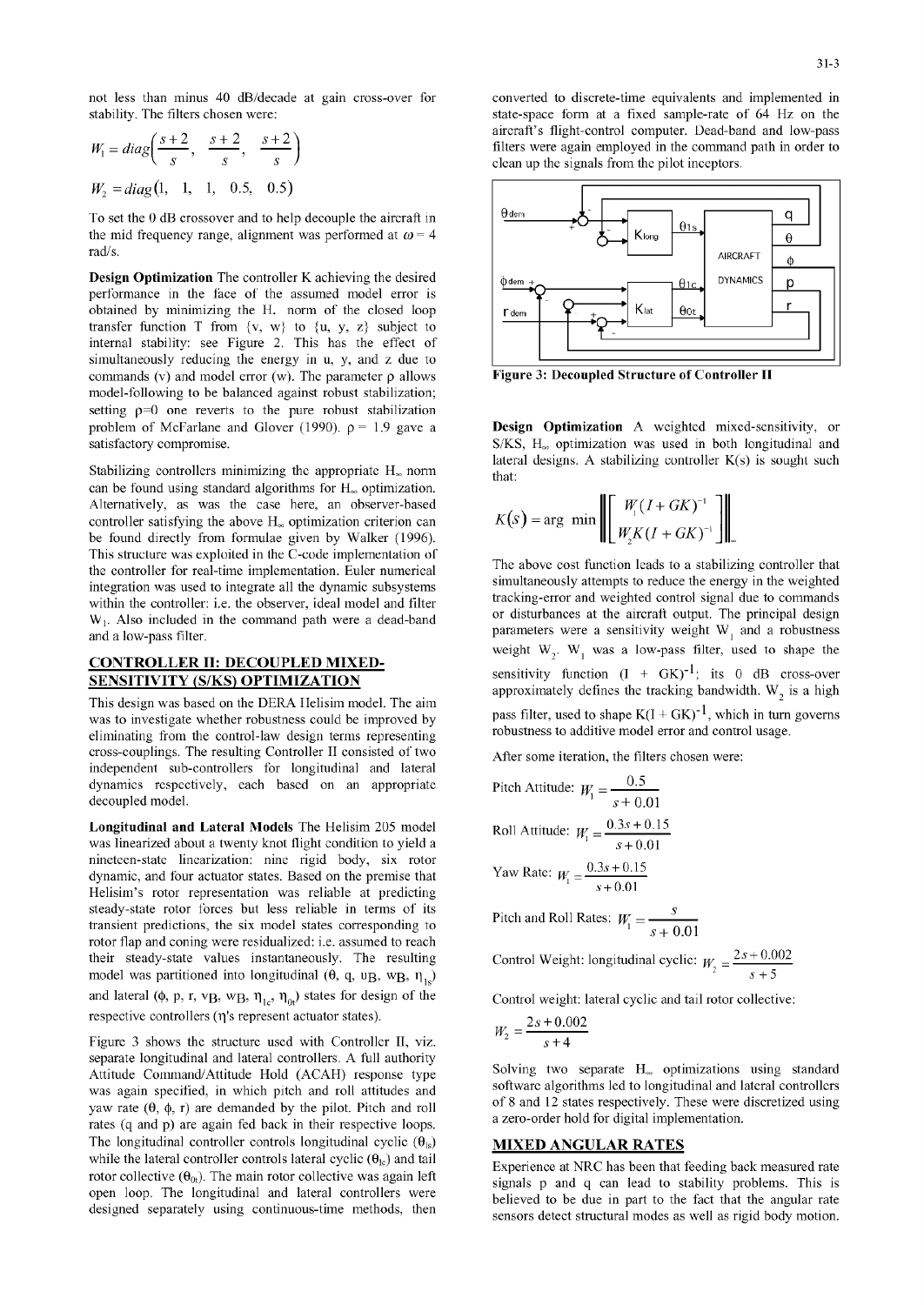More important still, the teetering rotor interposes a characteristic dead time of between 120-180 mS in the control responses of the various axes: a dead-time that the **0** models do not predict properly. Use of so-called mixed rate  $\begin{bmatrix} 1 & 1 \\ 0 & \text{otherwise} \end{bmatrix}$ signals to alleviate this is described by Baillie *et al* (1994). The mixed rate signal is synthesized using a pair of complementary filters; the measured rate is fed to the low-<br>pass filter, then summed with the output of the high-pass filter. The latter is driven by an open-loop predictor that consists simply a lag-free first-order model of the on-axis control response, driven in turn by the actuator command. As implemented on the NRC Bell 205, the mixed rate feedback is essentially an open-loop predictor-derived signal at frequencies above approximately 11.0 rad/s. Controllers I is essentially an open-loop predictor-derived signal at<br>frequencies above approximately 11.0 rad/s. Controllers I<br>and II were both driven by mixed rate signals.

## **RESULTS**

Controller **I** Figure 4 shows the primary response to a doublet demand on pitch attitude. The response lags **by** Figure **5:** Controller **I** Pitch Axis Frequency Response approximately 2 seconds. Pitch response was designed to be Bandwidth and phase delay for Controller I are represented the bandwidths achieved were quite low: considerably lower explained in Figure 10. than predicted: see Table 2. (Bandwidths predicted using small-signal analysis are shown in parentheses). Controller **II** The doublet response on pitch axis for



Figure 4: Controller **I** Pitch Attitude Response

Frequency sweeps were also conducted during the flight. Spectral analysis was used to extract frequency responses from the sweep data. Bode plots for the pitch axis are shown in Figure 5. Coherence of greater than about 0.7 is generally  $\frac{1}{16}$   $\frac{1}{10}$   $\frac{1}{16}$   $\frac{1}{20}$ taken to indicate reasonable frequency response identification. Gain and phase information can be used to Figure 6: Controller II Pitch Attitude Response calculate the handling qualities bandwidth and phase delay This controller resulted in a Level 1 system in terms of its Phase delay is a measure of the rate-of-change of phase with sluggish. Roll axis response was also deemed to be a bout right. frequency beyond the crossover frequency. It is defined as the ratio of the additional phase lag (in radians) beyond  $-\pi$  Both controllers were subjected to rigorous testing in a set of



slower than roll (not shown), to allow for the aircraft's by the '\*' in Figures 8 and 9. In terms of short-term greater inertia about its pitch axis. The roll response (not frequency response criteria, Controller I is Level 3 for shown) was damped oscillatory. Although the aircraft was combat/target tracking and Level 2 for all other mission task quite flyable, undesirable cross-couplings were present, and elements. The Cooper-Harper Levels and Pilot Ratings are

> controller II is shown in Figure 6. The EP reported that inter-**<sup>5</sup>**axis coupling was not an issue at all with this controller. **EXESPONSE Frequency response** (pitch axis) is shown in Figure 7. The bandwidth and phase delay parameters are represented by the '+' in Figures 8 and 9.



parameters defined in ADS-33, and discussed by Padfield pitch and roll short term frequency response at hover/low (1996). For an attitude command/attitude hold response type, speed. Overall it was rated Level 2 because of deficiencies, the handling qualities bandwidth is defined as the frequency the principle being a yaw response that was too slow and at which the phase of the closed loop system equals -135°. unpredictable: pitch response was also deemed to be a bit too

rad at twice the bandwidth frequency to twice the bandwidth ADS-33 manoeuvres. The procedures are described in more frequency (in rad/s). detail by Postlethwaite *et al* (1998) and Walker *el at* (1999). The test pilot ratings are summarized in Table 3.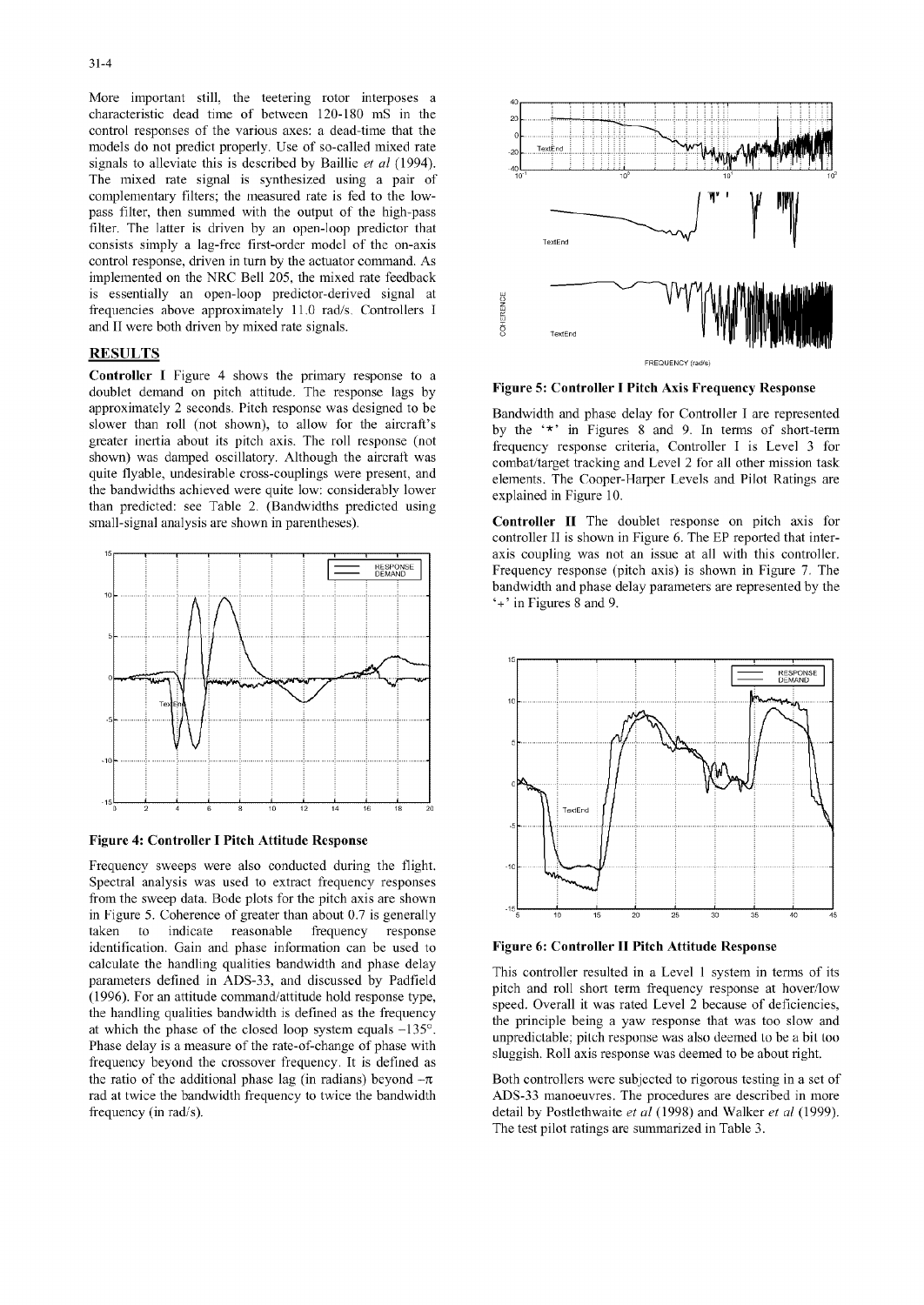

**FREQUENCY** (rad/s)

Figure **7:** Controller **If** Pitch Axis Frequency Response





|                   | <b>Controller I</b> |                | <b>Controller II</b> |                |
|-------------------|---------------------|----------------|----------------------|----------------|
|                   | Pitch               | Roll           | Pitch                | Roll           |
| $B/W$ (rad/s)     | 1.32<br>(1.83)      | 1.81<br>(3.18) | 2.64<br>(1.83)       | 3.75<br>(2.26) |
| Phase delay $(s)$ | 0.20                | 0.13           | 0.08                 | 0.07           |

| Task            | <b>Controller I</b> | <b>Controller II</b> |
|-----------------|---------------------|----------------------|
| quick-hop       |                     |                      |
| side-step       |                     |                      |
| turn-to-target  |                     |                      |
| precision hover |                     |                      |
| pirouette       |                     |                      |

Table **3:** Handling Qualities Ratings from Flight-Tests



**Figure 10: Cooper-Harper Rating Scheme** 

 $HQR = 4$ : Minor but annoying deficiencies; Desired

HQR 5: Moderately objectionable deficiencies; Adequate

During the course of the H-infinity testing, many valuable Figure 8: Bandwidth and Phase-Delay (Pitch) lessons were learned that will help make future tests more TOMBATTARGET TRACK ALL OTHER MTES **EXECUTE:** These lessons would also be useful to any one attempting to implement and flight-test a modern controller

LEVEL 2 LEVEL 1 3<sup>0.2</sup> LEVEL 2 CONTROLLER CONTROLLER CONTROLLER STATES and above. **EXEMPLE TERA Helisim model. Validation of the response of both of the DERA Helisim model. Validation of the response of both of these aircraft models against open loop <b>believer b 1 1 1 1 1 1 1 1 1** helicopter flight test data has shown that both the models ATTENDED UCEI **ICLY** ATTENDED UCEI **ICLY** ATTENDED UCEI **ICLY** ATTENDED UCEI **ICLY** ATTENDED UCEI **ICLY** AND THE DERA  $\begin{array}{c|c|c|c|c|c} \text{level} & \text{level} & \text{model} \text{ were more than twice as likely to function more-or-} \end{array}$ **Product SPROSE 24) SPROSE 24) CONSECTED SPROSE ONE CONSECTED SPROGREM CONSECTED CONSECTED CONSECTED CONSECTED CONSECTED CONSECTED CONSECTED CONSECTED CONSECTED CONSECTED CONSECTED CONSECT t(Y9912l.E17)** with the NASA model, not all of the controllers designed <sup>O</sup>**1** 2 **3** 4 **5** with the Helisim model required their use. One controller **BANDWITH (RAD/SEC)**<br>Figure 9: Bandwidth and Phase-Delay (Roll) **that was tested worked reasonably well**, but only when a pre-<br>filter was inserted into the yaw axis control input to smooth filter was inserted into the yaw axis control input to smooth out the response. This type of remedy would not have been required had the aircraft model captured all the required dynamics adequately. It is for this reason that future control work is planned on the NRC Bell 412 Advanced Systems Research Aircraft, with this work being preceded by a model development program designed to create a full-envelope model of the aircraft that is of the highest possible fidelity.

Software Implementation The method of software implementation for the H-infinity program was not static from the first flight tests, and evolved a number of times. Table 2: Achieved (Predicted) bandwidths Since these controllers involved a large amount of matrix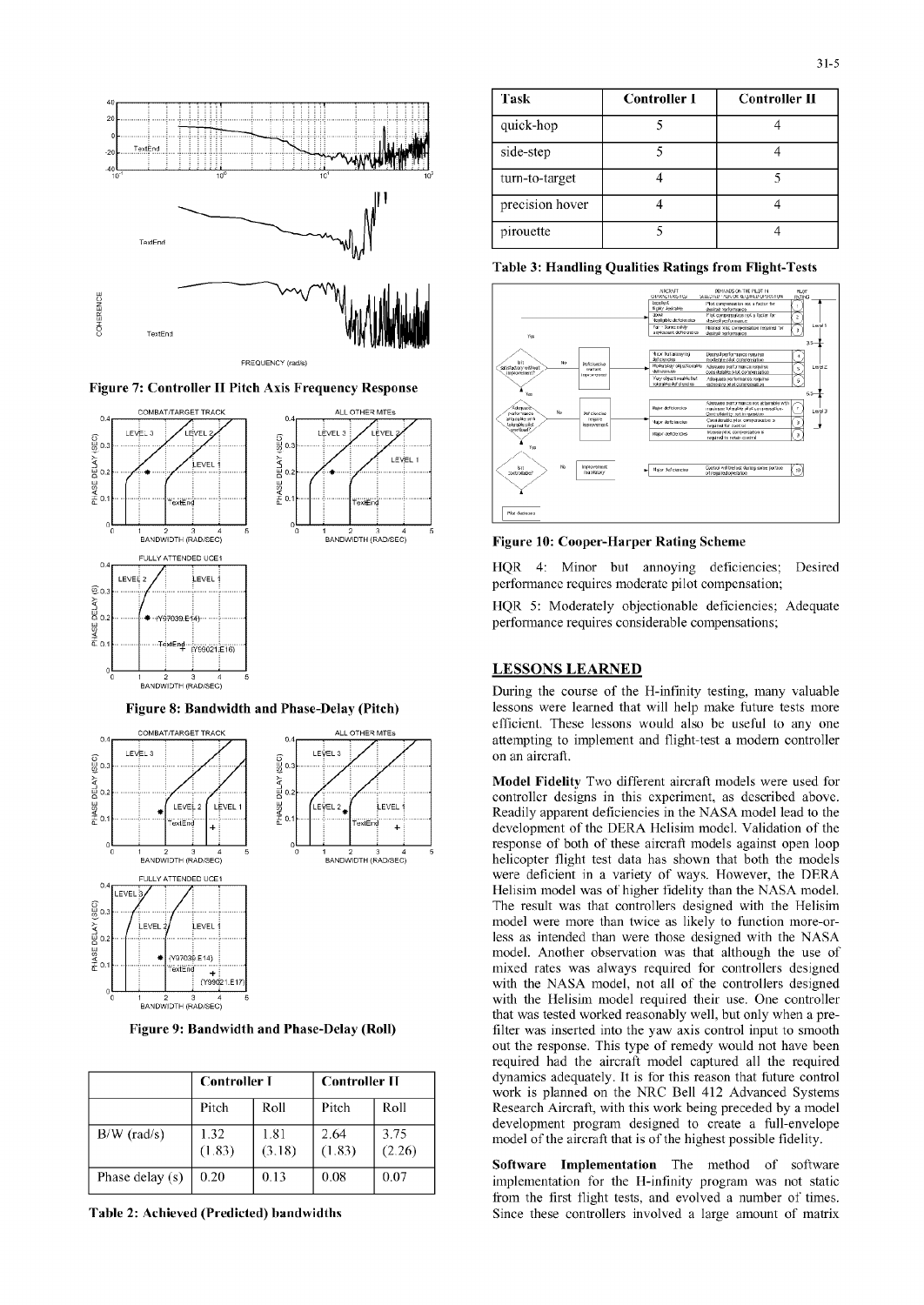time had to be carefully monitored to ensure that cycles were not overframing. Therefore, the code was kept as simple as control systems. During the trials, the NRC test pilot (who possible, and was written in-line rather than in function calls has several years experience working in the area of handling<br>to optimize for speed. Although initially the switch from qualities of fly-by-wire control system to optimize for speed. Although initially the switch from ground-test mode to flight-test mode required a re-compile of response types) was able to provide excellent handling the code, this was streamlined by adding a function switch to information for directing new controller designs. perforn this change on-line, The switch was only active before a fly-by-wire engagement to prevent a change in **RECOMMENDATIONS** FOR **FUTURE** WORK mode while the evaluation pilot was flying the controller. For Future work will concentrate on refinement of the H-infinity the first NASA-model based controllers, integrations were designs and on application of different synthesis methods, performed on-line in the code using a simple Euler method principally QFT. for faster computations. However, when the Helisim based<br>controllers was implemented the Fular mothod of Future rotorcraft models at NRC will include rotor states. controllers were implemented, the Euler method of This is almost certainly necessary for designing highintegration was found to no longer be adequate, and was bandwidth control systems. Future work will include rotorprone to instability. Several different methods of integration state-feedback controllers designed using these models. were attempted, but were either also prone to instability or required too much computational time, causing the flight **CONCLUSIONS** control computer to skip cycles. The solution was found in Two helicopter controller designs have been compared. The using discretized controllers, which worked flawlessly and first design clearly demonstrated the potential of H.

H-infinity experiment, it was quickly realized that the process of copying and implementing a large number of would be better to decouple longitudinal and lateral controls, controllers, each consisting of 6 or more large matrices, from thereby reducing our reliance on a dubious part of the design<br>the Matlab environment to the Flight Control Computer was model. Despite the vaw axis response of the Matlab environment to the Flight Control Computer was model. Despite the yaw axis response of the second design cumbersome. The solution was to write a Matlab routine that being somewhat worse, the changes resulted ove cumbersome. The solution was to write a Matlab routine that automatically generated C code from the output of the number of significant improvements, particularly in reduced controller design process. It was then a simple matter to cross-coupling, so we would tentatively answer the controller design process. It was then a simple matter to cross-coupling, so we would transfer the new controller file down to the heliconter and question in the affirmative. transfer the new controller file down to the helicopter and implement the new system. It is estimated that this automatic The second design led to a stable and controllable system code generating routine required approximately 2 hours to with desired performance, albeit with moderate work-load, in write and saved over 8 man-hours of manual code which coupling was not an issue. Predicted and achieved manipulation per experiment. The other benefit of this bandwidths showed fair agreement. Modifications to the curtom use that it wester loss proporte ording organishes then system was that it was far less prone to coding errors than the controller design parameters had the desired effect on closed-<br>controller design parameters had the desired effect on closed-

On-board Aircraft Model During the early stages of the qualities (satisfactory without improvement, desired work, when several controllers did not function as intended, performance requiring minimal pilot compensation) wil work, when several controllers did not function as intended, it was unclear if this was as a result of implementation (e.g. achievable with this type of controller. coding) errors, or poor robustness of the design. Unlike with Neither controller functioned without mixed rates, but we some standard controllers that will give meaningful output have demonstrated that it is possible to use a theoreticallywhen tested open-loop, the H-infinity controllers, with a high derived flight mechanic model as the basis for multivariable integral component, cannot be tested open-loop on the controller design. This has important implications for the half controller design. This has important implications for the helicopter prior to flight. A solution was devised to help development of future generation flight control systems. eliminate implementation errors in the controller C-code; an aircraft linear model was implemented in the flight control Practical lessons learned from this research include: computer and linked to the controller code. In this way the model was used to provide a closed-loop simulation of the \* Models of the highest fidelity are a requirement for the  $\frac{1}{2}$  model was used to provide a closed-loop simulation of the  $\frac{1}{2}$  models of high bandwidth mo aircraft/controller system in real-time using the same controller code. This greatly assisted in trouble-shooting the \* Software implementation issues are important, code for errors before flying, since this hardware-in-the-loop particularly for control of the flow of calculation and in simulation proved that code was implemented correctly. If deciding on how to perform integrations. the controller did not work properly with the on-board model, then it was certain to fail in flight. (The converse is a durantic code generation saves time and is less prone<br>chief converse is the converse is to fail in flight. (The converse is to errors than manual code manipu obviously not in general true, owing to the inevitable mismatch between the dynamics of the model and of the **0 An on-board test facility to determine if code has been** 

**Experienced test pilot** From past experience it was known great asset. that the use of operational evaluation pilots for handling **0**  $\bullet$  The use of an experienced test pilot for handling qualities investigations is not desirable, and that the use of a qualities evaluations is essential. qualities investigations is not desirable, and that the use of a qualified test pilot is essential to getting useful comments on **ACKNOWLEDGEMENTS** the handling of the aircraft/controller system. Operational pilots are not generally capable of assigning appropriate The work was funded by the UK Engineering and Physical Frow are not generatings, because they have not been trained in Sciences Research Council. The contributions of Alex<br>Cooper-Harper ratings, because they have not been trained in Smerlas (now at Eurocopter Deutschland) and the use of the scale: see Cooper & Harper (1969). Experience Smerlas (now at Eurocopter Deutschland) and Michael<br>with the H infinity flight tests have also shown that even Strange and Jeremy Howitt (DERA Bedford) to the de with the H-infinity flight tests have also shown that even Strange and Jeremy Howitt (DERA Bedford) to the design of<br>trained qualified test pilots often have difficulty defining Controller I and the model development, resp trained, qualified test pilots often have difficulty defining

manipulation and integration at each time cycle, processing deficiencies with the control system if they have had no prior time had to be carefully monitored to ensure that cycles were experience in performing handling qua

required much less computational time.<br>optimization in the field of helicopter control. The controller Automated Code Generation During the course of the first led to a stable, flyable system. However, the first design<br>H-infinity experiment, it was quickly realized that the caused us to ask whether, given current model fide

loop responses. This leads us to believe that Level 1 handling

- 
- 
- 
- actual aircraft). correctly implemented on the aircraft prior to flight is a
	-

gratefully acknowledged,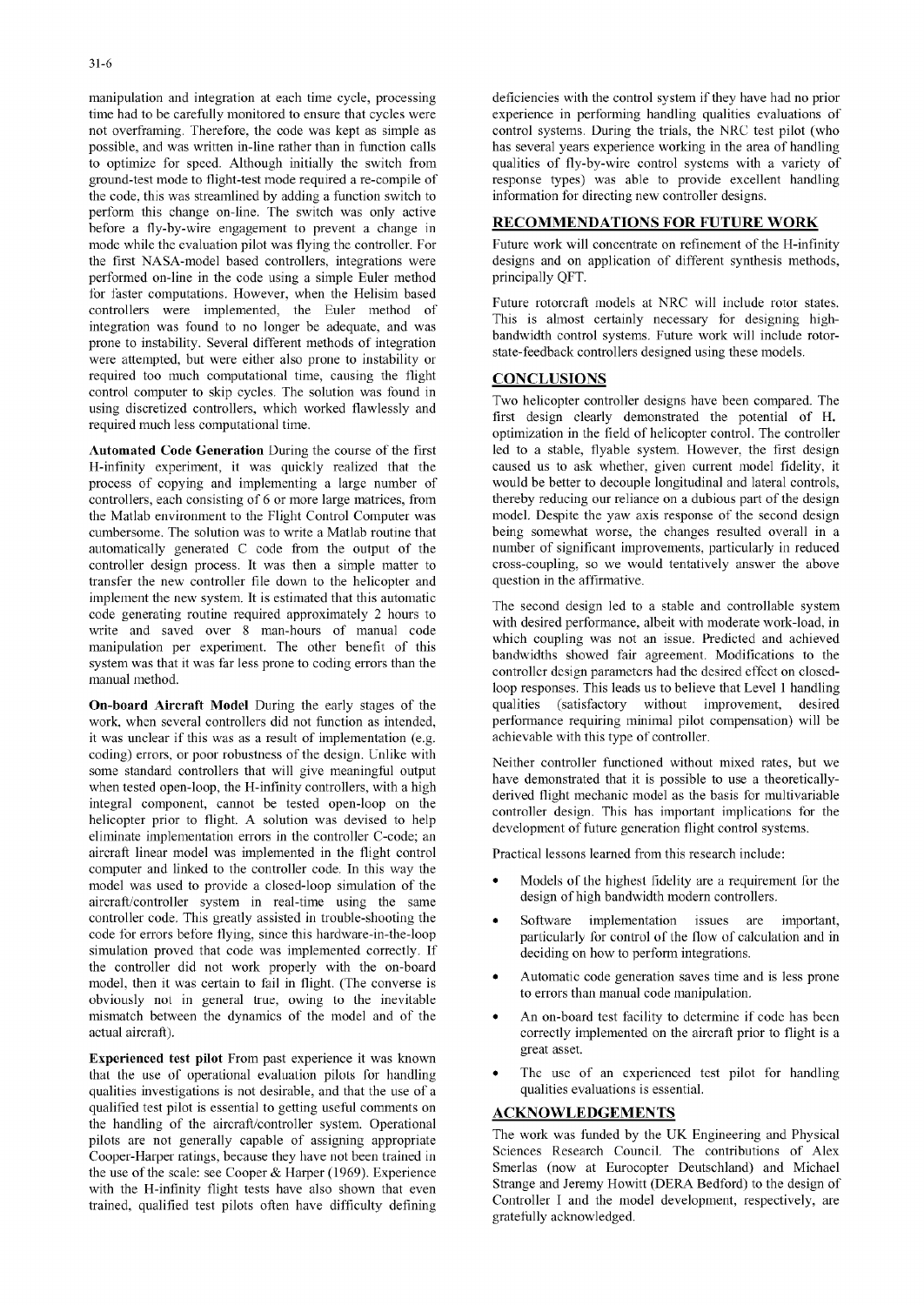Anonymous. 1989. *Handling quality requirements for helicopter handling qualities using the mandling qualities using H1Optimization. Proceedings Part D 137:115-129. military rotorcraft ADS-33C.* US Army Aviation Systems Command.

*Practical experiences in control system design using the* NRC *Bell 205 airborne simulator.* AGARD Flight Mechanics Panel Symposium on Active Control, Turin, Italy, May 1994.

Cooper G. **E.,** and Harper, R.P., *The use of pilot rating in the evaluation of aircrqft handling qualities,* National Aeronautics and Space Administration, Technical Note TN D-5153, Washington D.C., April 1969

Heffley, R.K., Jewell, W.F., Lehman, J.M., and Van Winkle, R.A. 1979 *A compilation and analysis of helicopter handling qualities data.* Contractor report 3144, NASA.

Hoyle, D., Hyde, R. and Limebeer, D., 1991. *An H. approach to two degree of freedom design* Proc IEEE 30th C.D.C. pp 1581-1585 Brighton U.K.

McFarlane, D. and Glover, K., 1990, *Robust controller design using normalized coprime factor plant descriptions.* Springer Verlag Lecture notes in control and information science series.

Padficld, **G.** D., 1981. *A theoretical model of helicopter flight mechanics fbr application to piloted simulation.* Technical Report RAE TR 81048, Royal Aircraft Establishment, Farnborough.

Padfield, G.D. 1996. *Helicopter flight dynamics.* AIAA Education Series.

Postlethwaite, I., Smerlas, A. Walker, D.J., Gubbels, AW., Baillie, S.W., Strange, M.E., Howitt, J., Horton, R.I., 1998 *H-control: From desk-top design to flight test with handling qualities evaluation.* Annual Forum Proceedings - American Helicopter Society, v 2, p 1313-1324

Sattler, D.E., 1984. *The National Aeronautical Establishment airborne simulator facility.* NRC. NAE Misc 58, May 1984.

Strange, M.E. and Howitt, J., 1997. *Configuration of the DERA HELISIM model to represent the flight dynamics of the NRC Bell 205 fly-by-wire research helicopter.* DERA Technical report AS/FMC/TR97459/1, March 1997.

Tombs, M.S. 1987. *Robust control system design with application to high perfbrmance helicopters.* D.Phil Thesis, University of Oxford.

Walker, D. J. and I. Postlethwaite. 1990. *Full authority active control system design for a high performance helicopter.* Proc. XVI European rotorcraft forum., 111.3.2.1- 111.3.2,14.

Walker, D.J. & Turner, M.C, Smerlas, A.J., Strange, M. and Gubbels, A.W. 1999. *Robust control of the longitudinal & lateral dynamics of the Bell 205.* Proc. 1999 American Control Conference pp 2742-2746.

Walker, D.J. and Postlethwaite, I., 1996. *Advanced helicopter flight control using two-degree-of-freedom* H<sub>∞</sub>optimization. Journal of Guid., Cont., and Dynamics, Vol.  $19, \text{No.2}, \text{pp.461-468}.$ 

Walker, D.J., 1996. On the structure of a two-degree-of*freedom H<sub>2</sub>loop shaping controller.* International Journal of Control 63, No. 6, 1105-1127

**REFERENCES** Yue, A. and I. Postlethwaite. 1990. *Improvement of*<br>Approvement 1980. *Hardling, quality, requirements* for *helicopter handling qualities using H<sub>n</sub>optimization*. IEE

Yue, A., Postlethwaite, I., Padfield, G. 1989. *H<sub>∞</sub>design and* Baillie, S.W., Morgan, J.M. and Goheen, K.R., 1994. *the improvement of helicopter handling qualities*. Vertica, v<br>*Practical experiences in control system design using the* 13, n 2, p 119-132.